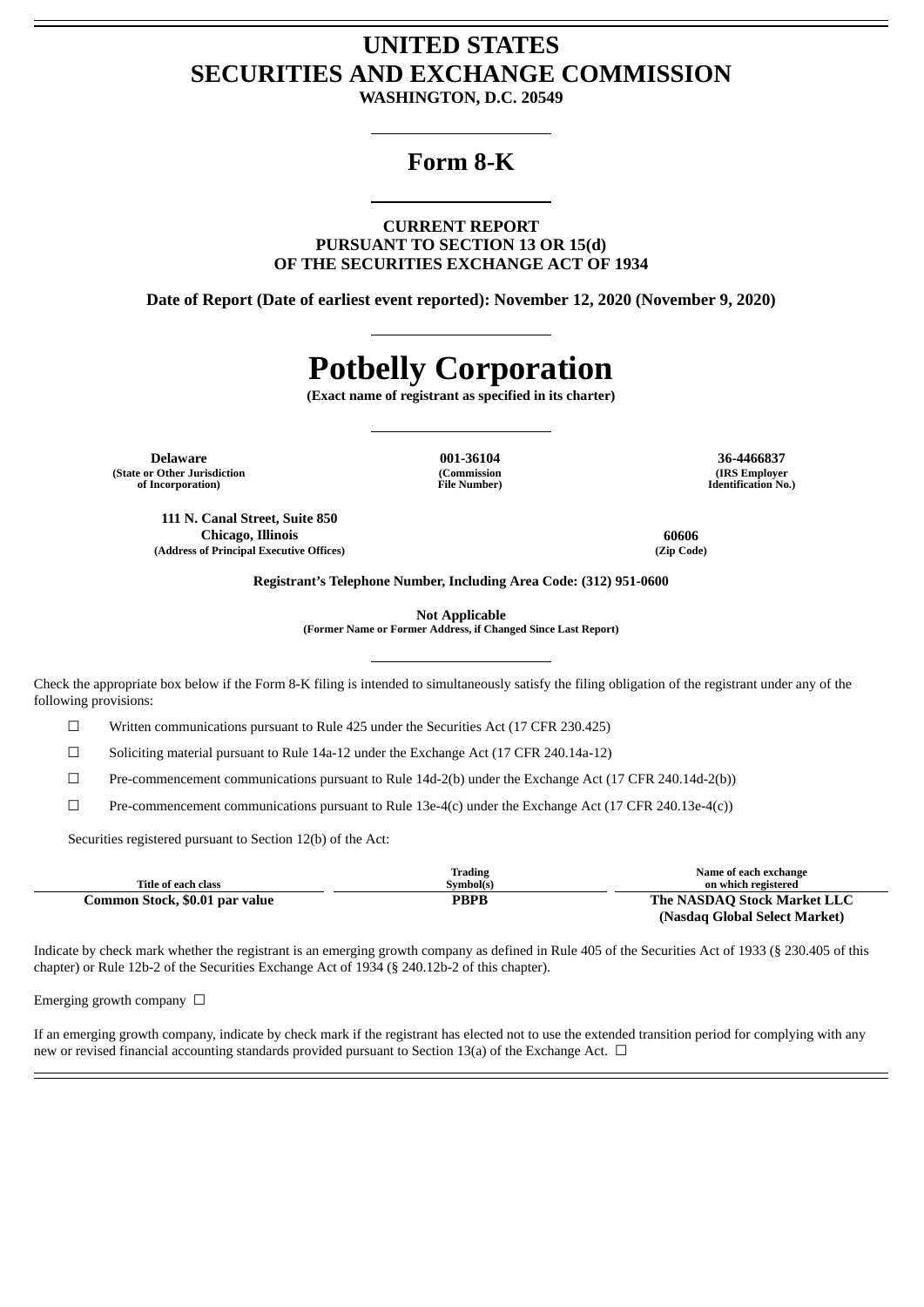### Item 2.03. Departure of Directors or Certain Officers; Election of Directors; Appointment of Certain Officers; Compensatory **Arrangements of Certain Officers.**

On November 9, 2020, Matthew Revord, the Chief Legal Officer ("CLO") and Chief People Officer ("CPO") of Potbelly Corporation (the "Company"), informed the Company of his intention to resign from his position as CLO and CPO. Mr. Revord will continue in his current position as CLO and CPO until December 18, 2020.